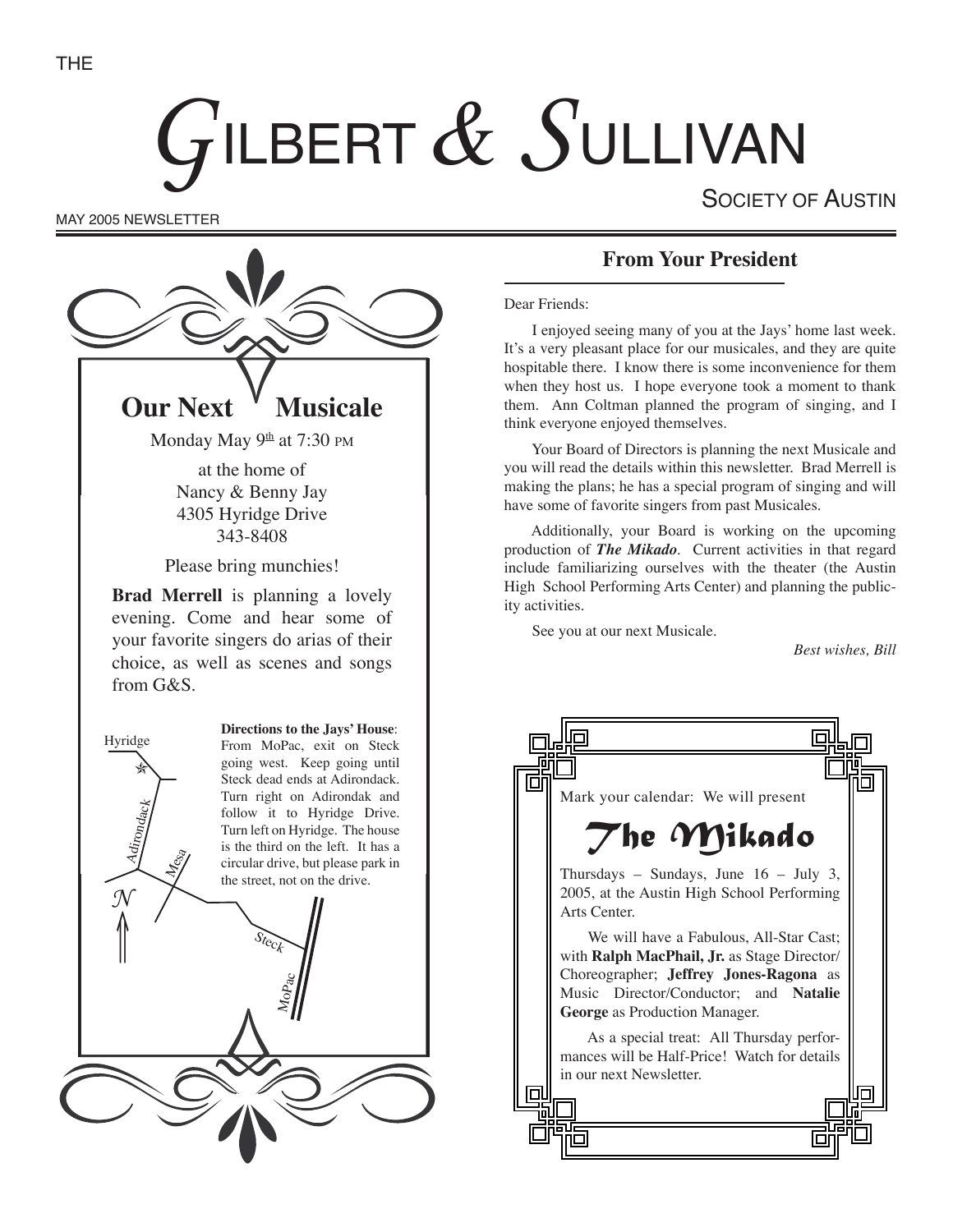From our friend Rafe MacPhail:

## **Last Musicale**

*Reba Gillman*

We had such a good time in January singing together, that we decided to try it again. Ann Coltman, one of the original members of The Gilbert & Sullivan Society of Austin, remembers how much fun we used to have just singing G&S at meetings and volunteered to plan this get-together. And the 27 people who came to the Jays' welcoming home on Monday April  $11<sup>th</sup>$  certainly had a good time. We began with the usual greetings and announcements from President Bill Hatcher, who particularly stressed a modest money-raising scheme: Register your Randall's Remarkable Card so that Randall's will donate 1% of your purchases to The G&S Society (see notice elsewhere in this Newsletter).

Ann then took over, assisted by pianist Lynda Oswalt, whose knowledge of Gilbert & Sullivan and excellent sightreading were a great addition to the evening. This time we sang everything three times, which satisfied us all: Once to scope it out, once to practice, and the third time to give it our best. Trained voices are not the point here, just singing along as loud or soft as you want, is what imparts the heady glow.

We began with herculean bravado singing the very long sequence "When the foeman bares his steel" from *The Pirates of Penzance*. Everyone sang along with all the parts. Then came a lighter effort: "The flowers that bloom in the spring," from *The Mikado*. "Tra la" is the key here. Next came a valiant try at "Dance a cachucha" from *The Gondoliers*. Good fun, but really requiring more practice — it's pretty tricky. And finally the little known "The pain that's all a pleasure" from *Patience*. I remember singing that in 1980 on the Zach Scott stage, when Ann and I were both in the chorus of the joint production of *Patience*, put on by Zach Scott and our G&S Society. That's the kind of piece you get to know when you perform in a show, or sing at a Society meeting.

To wind up, Brad Merrell sang the Pirate King's lead-in and we all rose to sing "Hail Poetry" from *Pirates*; and then "To the banquet we press" from *The Sorcerer*. Music was provided for all pieces except "Hail Poetry" (we'll have that next time). And then to the feast — our members always bring interesting and delicious munchies. Many thanks to Nancy McQueen, who made sure we had something to drink, and to our gracious hosts, Nancy and Benny Jay!

Those present were: Byron Arnason, Zelda Austen & Arthur Gubernick, Ann Coltman, Reba Gillman, Nan & Bill Hatcher, Nancy & Benny Jay, Julie & Richard Lary, Myrna & Jack Longenecker, John Mast, Nancy McQueen, Brad Merrell, Bee Polomé & Milt Weiss, Martha Schumacher, Eve & Steve Schwartzman, Larry Shepley, Andrée Sjoberg, Libby Weed, David Wieckowski, Theresa Wilson, and pianist Lynda Oswalt.

#### **G&S Videos, DVDs, CDs & Memorabilia**

Call our office or write us to order our delightful merchandise: T-shirts, librettos, DVDs, CDs, and videos; all at reasonable prices. Phone 472-4772.

#### **A Visit with W.S. Gilbert**

For several years now, English actor Charles Pemberton has been touring his one-man evening with W.S.G., called *A Disagreeable Man?* We North Americans have only been able to read about his dozens of engagements and wish, like the Mikado, that we could be in time for a performance.

Until Mr. Pemberton tours the U.S. or records his show on DVD, we can at least meet his Gilbert through a recent CD now available on *both* sides of the Atlantic. The full show (originally written by Gilbert authority Brian Jones) has been adapted for audio performance and cut to 69 minutes, but it still gives a remarkably full (and accurate!) history of the G&S collaboration and plenty of reason to question the need for the question mark of the title. *Was* WSG a disagreeable man? Or a man who did not suffer fools or injustices lightly?

With occasional musical transitions and underscorings, and set just after his untimely death ("in a place of waiting ʻtwixt the here and the hereafter"), this recording presents the Gilbert *I* would like to meet—not Jim Broadbent's or Robert Morley's. *If* of course I hadn't done something to incur his wrath!

Pemberton as Gilbert, a grand old English gentleman, uses his voice well for a variety of additional characterizationswithin-the-main-characterization and to give a range of Gilbertian emotions—from his exasperation with Sullivan's work ethic to his love for Lucy, his "little kitten."

I still hope for the DVD—or to see the show in person some day, but in the meantime I'm pleased to have this CD, which invites the listeners to flesh out this complex man with their imaginations and understandings.

*Disagreeable?* No, neither the man nor the recording.

—*Ralph MacPhail, Jr.*

ORDERING INFORMATION: In the U.S.: Send a check for  $$18.99 + $3.99$  postage and handling to J. C. Lockwood 78s2CD, P. O. Box 4831, Rio Rico, AZ 85648-4831, or go to www.78S2CD.com.



And all his wiles Are met with smiles....

#### **Randall's/Tom Thumb Good Neighbor Program**

Please register your Randall's Remarkable Card —Randall's will donate 1% of your bill to us (and up to two other charitable groups, if you wish). To register, visit the customer service counter and use our name and number:

#### **Gilbert and Sullivan Society 10090**

This is an easy and cost-free (to you!) way to help us out.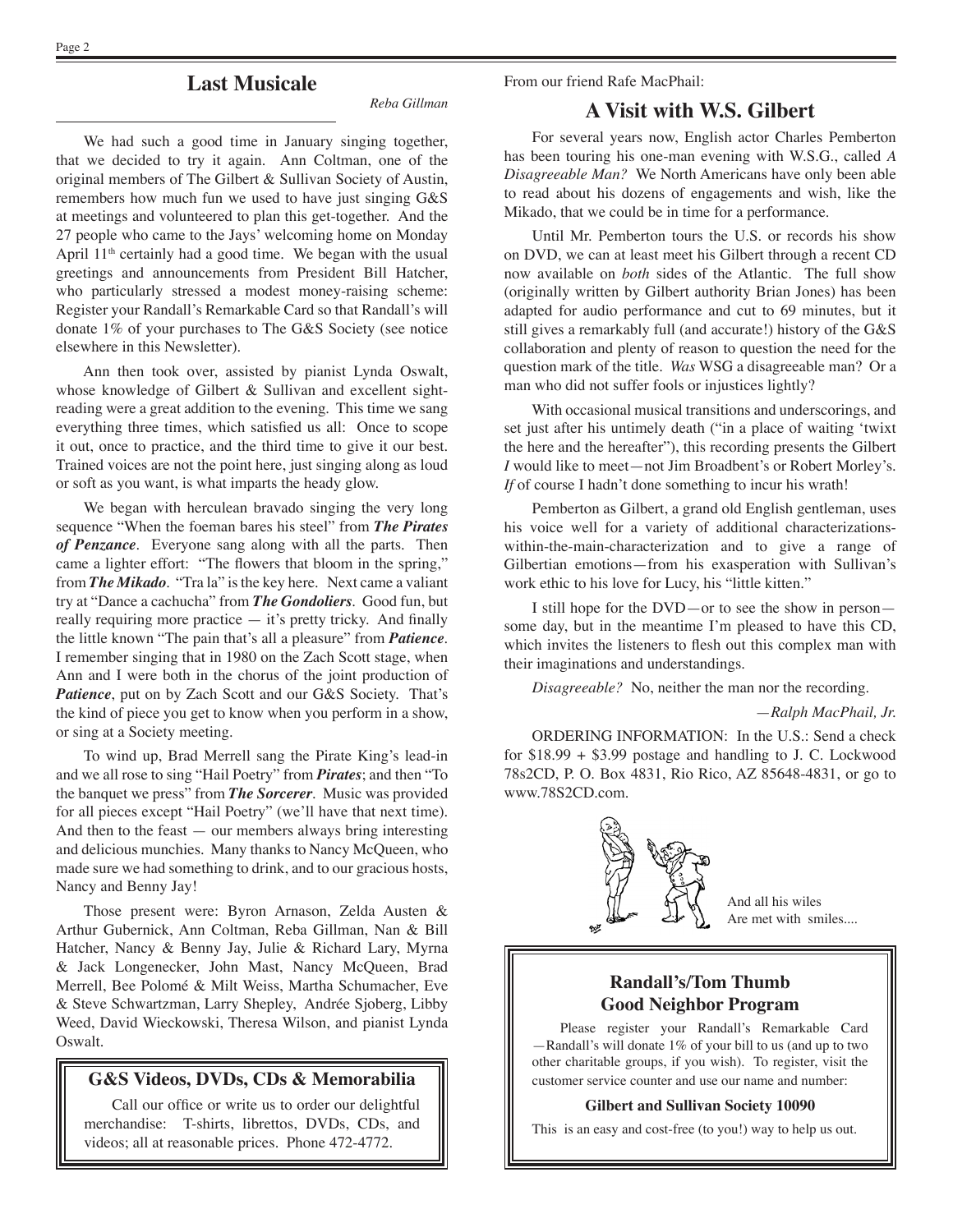### **Love and Congratulations to Members**

President **Bill Hatcher** has just returned from another bike ride. He joined thousands of other cyclists riding from Houston to Austin in two days to benefit fighting multiple sclerosis. He rode 161 miles on rural roads, and spent Saturday night in a sleeping bag on the county fair grounds in La Grange. His first lady, Nan, met him Sunday evening in Bastrop with a bottle of champagne. He says the ride is fun, and he enjoys the company, although the preliminary training is hard — grueling and mind numbing. But even that has its enjoyable aspects.

**Rose Taylor**, who plays Katisha in our June production of *The Mikado*, will be inducted into the Austin Arts Hall of Fame. She will be one of six Central Texans nominated by the Austin Critics Table this year to join the 32 previously elected, who have made life-long contributions to the arts as creators, producers, advocates or philanthropists. "A longtime member of the teaching faculty at the UT School of Music, singer Rose Taylor has nurtured dozens of artists, while expanding a distinguished performance career." The awards ceremony will take place at 7 PM on Monday, June 6, at the Capital City Comedy Club, 8210 Research Blvd. It is informal and free..

In G&S circles **Rafe MacPhail** is known worldwide. We are looking forward eagerly to his stay in Austin while he directs *The Mikado*. Anyone who would like to intensify his/her experience with Rafe and G&S can sign up for one of the two summer Elderhostel programs Rafe runs in Ivoryton, Connecticut. *The Yeomen of the Guard* will be the subject July 17 – 22; *Pira-Mika-Fore: The Big Three* runs July 31 – August 5. This could be the vacation highlight you've been looking for! For information or to register, call toll-free 1-877-426- 8056 (M – F from 9 AM to 6 PM Eastern time) or go on-line to www.elderhostel.org and search on *Gilbert*. Also, Larry Shepley participated in last summer's *Pira-Mika-Fore* and could tell you more about the experience — call 327-1511.

## Contributors to *Gondoliers* 2004

Underwriters: **Chris Buggé • Larry Shepley • Michael & Libby Weed.** Contributers: **Chuck Antonie • Norma & Floyd Brandt • Barbary Phillips in memoriam Lucile Convers • Ann Rogers in memoriam Lucile Convers • John, Christie, & Lori Fisher • Russell Gregory • Cindy Hager • William P. & Naomi Haight • James A. Hitt • Benard Laves • Norman & Emilia Martin • George & Nancy McQueen • Joan Pearsall • B.M. Phillips • Priority Copy • Prudential Foundation Matching Gifts • D.A. Rutishauser • Jean and Ed Smootz • Patricia Spurr • Cleve H. Tandy Foundation • Michael & Libby Weed • Dr. Claire Ellen Weinstein • Westminster Manor.** We wish to thank especially the following individuals for their continuing support: **Byron Arnason, Marion DeFord, Russell Gregory, Andrew, Enid, & Gary Hallock, Kristine M. Olson, Allen Lawshae, Barbara Lee, Katharine Shields, Patricia Spurr, Rose Taylor, Steve & Louise Weinberg.**



*The Gondoliers* is funded in part by the City of Austin under the auspices of the Austin Arts Commission and supported by a grant from the Texas Commission on the Arts.



#### **Member of the Month**

All dues-paying members are eligible to be our "Member of the Month" (who is randomly selected). The Member of the Month is entitled to receive a CD of our 1998 *Mikado*. The Member of the Month for April is:

## Paula Tyler

Congratulations! Please call our office (472-4772) to let us know where we should send your CD.

## Membership Form

We encourage you to join our Society. If you are a member, please check your membership renewal date on the top of the mailing label. If expired or near expiration, your membership needs to be updated! To correct your address, renew your membership, or become a member, complete this form, and mail it to us at:

The Gilbert & Sullivan Society of Austin P.O. Box 684542 Austin, Texas 78768–4542 Phone: 472-4772 (472-GSSA)

Name (as you want it to appear) \_\_\_\_\_\_\_\_\_\_\_\_\_\_\_\_\_\_\_\_\_\_\_\_\_\_\_\_\_\_\_\_\_\_\_\_\_\_\_\_

Phone (Day) \_\_\_\_\_\_\_\_\_\_\_\_\_\_\_\_\_\_\_\_\_\_\_\_\_(Night)\_\_\_\_\_\_\_\_\_\_\_\_\_\_\_\_\_\_\_\_\_\_\_\_

Address \_\_\_\_\_\_\_\_\_\_\_\_\_\_\_\_\_\_\_\_\_\_\_\_\_\_\_\_\_\_\_\_\_\_\_\_\_\_\_\_\_\_\_\_\_\_\_\_\_\_\_\_\_\_\_\_\_\_\_

City, State, ZIP \_\_\_\_\_\_\_\_\_\_\_\_\_\_\_\_\_\_\_\_\_\_\_\_\_\_\_\_\_\_\_\_\_\_\_\_\_\_\_\_\_\_\_\_\_\_\_\_\_\_\_\_\_

E-mail address

What company do you work for?

Please check a membership category. Membership benefits include our Newsletter and 10% discount on tickets.

 $\Box$  Individual: \$20 or more

Family/Group: \$30 or more

 $\Box$  Donation only (no membership)

 $\Box$  I'm interested in volunteering.

Please consider becoming a member at one of the following **Donor Levels**: **Patron** (\$50-\$99), **Grand Duke or Duchess** (\$100- \$249); **Major-General** (\$250-\$499); **Pooh-Bah** (\$500-\$999); **Pirate King** (\$1000-\$2499); **Savoyard** (\$2500 & up). Donor members receive additional benefits. Please call our office or visit our website (www.gilbertsullivan.org) for further information.